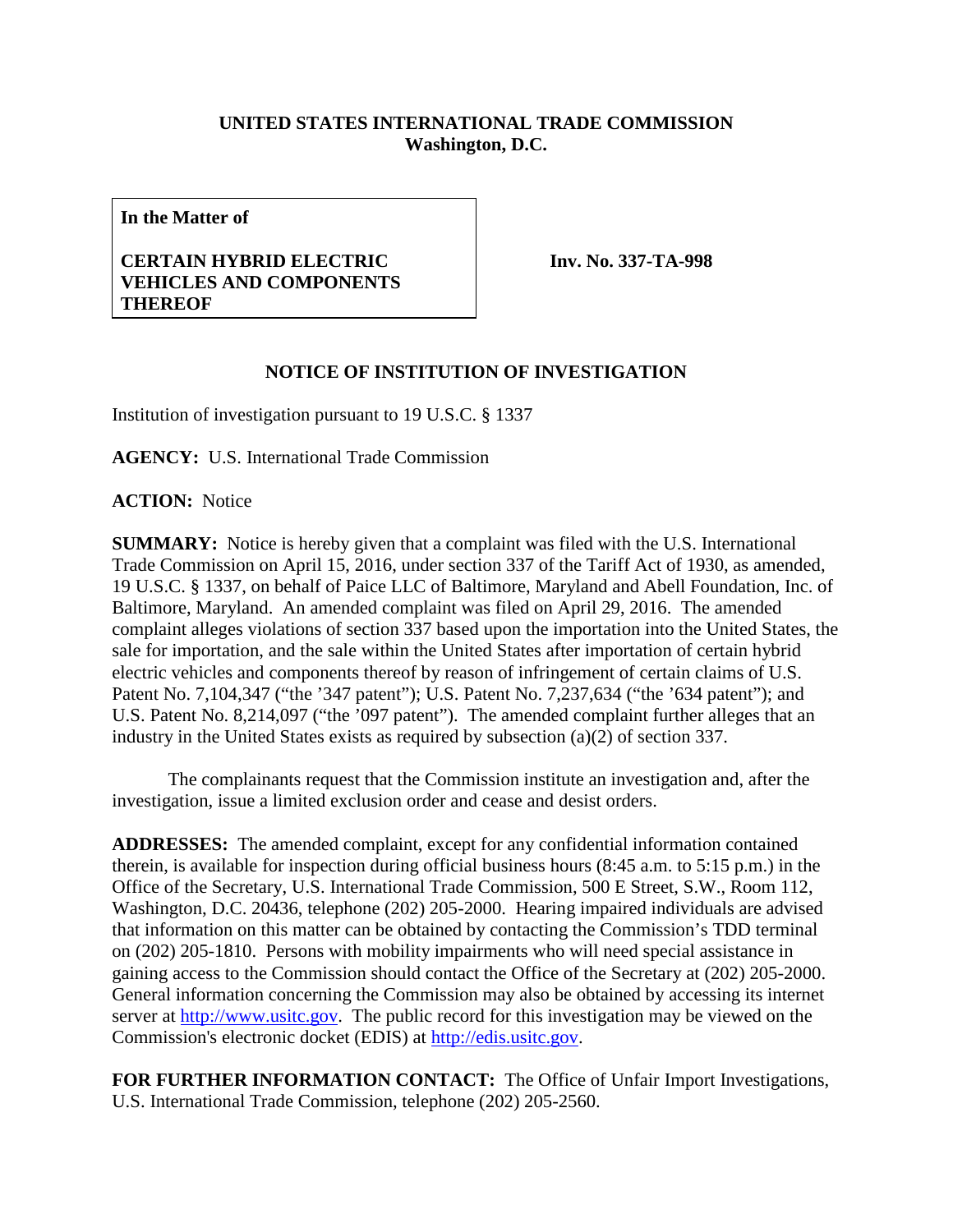**AUTHORITY:** The authority for institution of this investigation is contained in section 337 of the Tariff Act of 1930, as amended, and in section 210.10 of the Commission's Rules of Practice and Procedure, 19 C.F.R. § 210.10 (2015).

**SCOPE OF INVESTIGATION:** Having considered the amended complaint, the U.S. International Trade Commission, on May 17, 2016, **ORDERED THAT** –

(1) Pursuant to subsection (b) of section 337 of the Tariff Act of 1930, as amended, an investigation be instituted to determine whether there is a violation of subsection  $(a)(1)(B)$  of section 337 in the importation into the United States, the sale for importation, or the sale within the United States after importation of certain hybrid electric vehicles and components thereof by reason of infringement of one or more of claims 24, 25, 27, 28, 30, 32, and 41 of the '347 patent; claims 33-44, 46, 50, 52-55, 91, 92, 94, 95, 97, 110, 112, 226, 227, 229-231, 239-241, 252, 253, 255-259, 265-267, 278, 279, 281-283, 285, 289-291 of the '634 patent; and claims 21, 27, 30, 33, and 37 of the '097 patent, and whether an industry in the United States exists as required by subsection (a)(2) of section 337;

(2) For the purpose of the investigation so instituted, the following are hereby named as parties upon which this notice of investigation shall be served:

(a) The complainants are:

Paice LLC 111 South Calvert Street, Suite 2310 Baltimore, MD 21202

Abell Foundation, Inc. 111 South Calvert Street, Suite 2300 Baltimore, MD 21202

(b) The respondents are the following entities alleged to be in violation of section 337, and are the parties upon which the complaint is to be served:

> Volkswagen AG Brieffach 1849 D-38436 Wolfsburg Germany

Volkswagen Group of America, Inc. 2200 Ferdinand Porsche Drive Herndon, VA 20171

Dr. Ing. H.C. F. Porsche AG Porscheplatz 1 D-70435 Germany